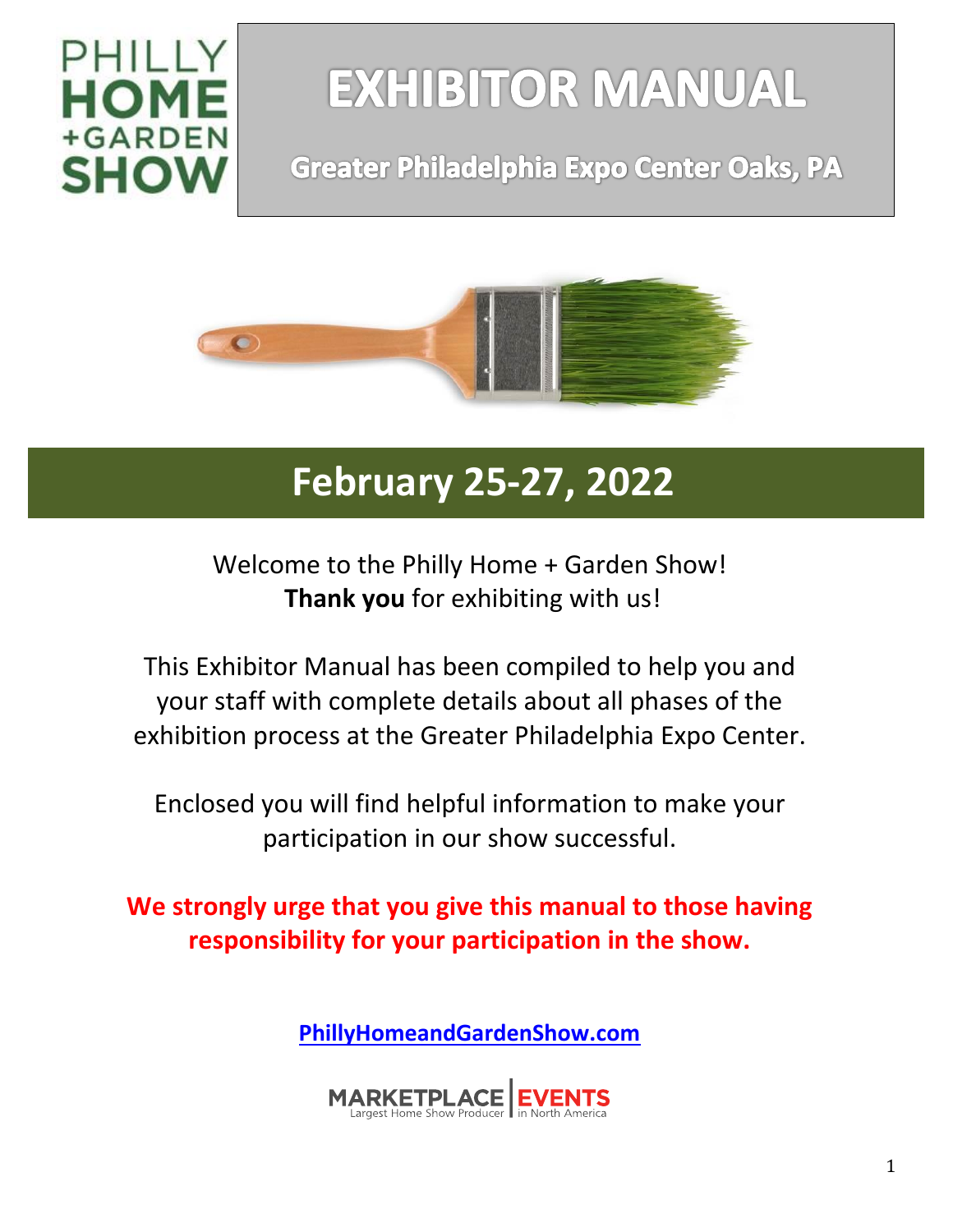# **SHOW MANAGEMENT**

The Philly Home + Garden Show is produced and managed by:

#### **MARKETPLACE EVENTS** Largest Home Show Produce

2000 Auburn Dr., Ste 200

Beachwood, OH 44122

P: 484.854.9084

[www.marketplaceevents.com](http://www.marketplaceevents.com/)

www.phillyhomeandgardenshow.com

| <b>Jenna Naffin</b> | <b>Autumn Pennington</b> |
|---------------------|--------------------------|
| Show Manager        | <b>Show Coordinator</b>  |
| jennan@mpeshows.com | autumnp@mpeshows.com     |
| 484.854.9084        | 612.225.2334             |

# **IMPORTANT PHONE NUMBERS**

| SHOW OFFICE MAIN OFFICE                                                              | $*$ (484) 754-3985 |  |
|--------------------------------------------------------------------------------------|--------------------|--|
| <b>GENERAL EXPOSITION SERVICES</b>                                                   | (610) 495-8866     |  |
| <b>GREATER PHILADELPHIA EXPO CENTER</b>                                              | (484) 754-3976     |  |
| **The Show Office Number will be operational starting Wednesday, February 23 at 8:00 |                    |  |

*\*\*The Show Office Number will be operational starting Wednesday, February 23 at 8:00am*

# **SHOW FACILITY**

Greater Philadelphia Expo Center at Oaks 1601 Egypt Road Phoenixville, PA 19460 PH: (484) 754-3976 FX: (484) 754-3994 [www.phillyexpocenter.com](http://www.phillyexpocenter.com/) Christina Ciesielski, Event Manager [christinac@phillyexpocenter.com](mailto:christinac@phillyexpocenter.com)

## **SHOW PR AGENCY**

The Philly Home + Garden Show PR is represented by: *More information coming soon*

# **UTILITIES**

Electricity, Telephone, Internet, Water, etc. are provided by the Greater Philadelphia Expo Center. Order forms and pricing are available on our **Exhibitor Kit page of our website.** To order and set up an account visit <http://www.phillyexpocenter.com/the-facility/services-available/>.

Main: (484) 754-3976 Fax: (484) 754-3994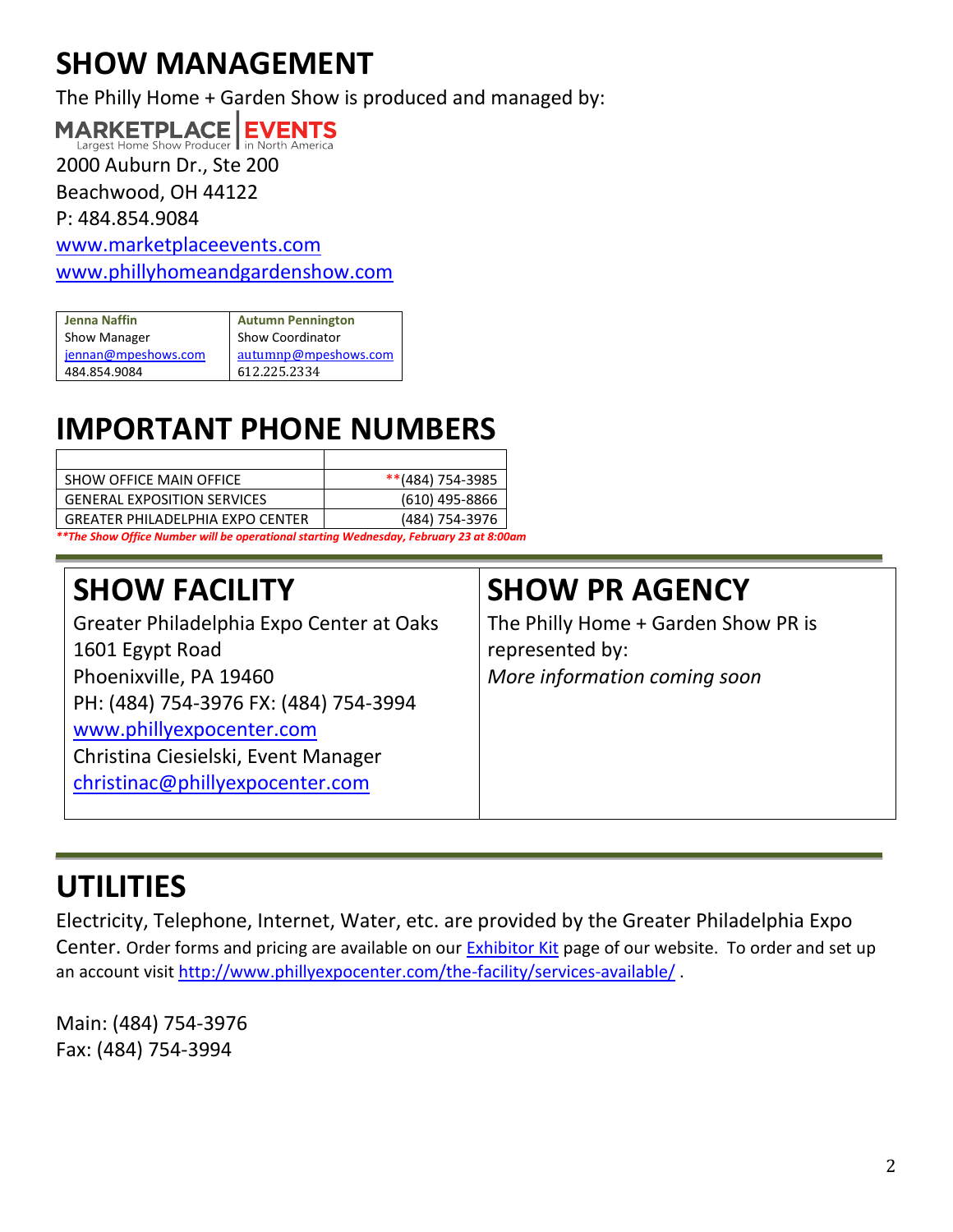### **MOVE-IN | MOVE-OUT DAYS AND HOURS**

#### **ALL ACCOUNTS MUST BE PAID IN FULL BEFORE YOU MOVE-IN.**

All exhibitors may move in to Exhibit Halls A&B starting Wednesday, February 23<sup>rd</sup> and Thursday, February 24<sup>th</sup> between the hours of 8:00am – 5:00pm. There are loading dock doors located on all sides of the building that will provide easy access to drive on to the floor. The detailed move in schedule is in COMING SOON, and will be loaded onto the website as soon as it's available. Once it's available, you will be able to find your scheduled time to move in and plan accordingly. General information available below:

| <b>MOVE IN SCHEDULE</b>             |                                               | <b>MOVE OUT SCHEDULE</b>                          |                   |
|-------------------------------------|-----------------------------------------------|---------------------------------------------------|-------------------|
| <b>DATE</b>                         | <b>TIME</b>                                   | <b>DATE</b>                                       | TIME              |
| Tuesday                             | By Appointment ONLY   Sunday, February $27th$ |                                                   | 6:05pm - midnight |
| Wednesday, February 23rd            | $8:00am - 5:00pm$                             |                                                   |                   |
| Thursday, February 24 <sup>th</sup> | 8:00am - 5:00pm                               | Please note there is NO MONDAY MOVE OUT this year |                   |

*\*\*For safety reasons, no one under the age of 16 is permitted in the halls or dock areas during move-in/out.*

The move in schedule is based on the location of your booth in Exhibit Halls A&B. Typically the show is moved in front to back. The move in schedule has been added to the **[Exhibitor Kit](https://phillyhomeandgarden.com/Exhibitor-Kit)** page of our website. A detailed email will be sent to you from GES with your specific move-in information. Note that if you cannot meet the time requirements of your move in date and time, please **CONTACT JOE BOYLE (610) 495-8866** to make other arrangements.

You will be allowed to work in the building on move in days after 5:00pm but you must arrive before 4:30pm to drive on to the floor. However, space for your vehicle will be determined upon your arrival. You must be in the building no later than 5:00pm to stay for an additional hour. All exhibitors must be out of the building no later than 6:00pm unless stated otherwise.

*\*\*YOU MUST BE COMPLETELY SET UP BY 6:00PM ON THURSDAY. NO SETUP IS PERMITTED ON FRIDAY.*

#### **General Move-Out Information**

**YOU MAY BEGIN BREAKING DOWN YOUR BOOTH IMMEDIATELY FOLLOWING THE CLOSE OF THE SHOW; HOWEVER, DRIVE-ON ACCESS WILL NOT BE PERMITTED UNTIL ALL AISLE CARPET HAS BEEN ROLLED UP.**

#### **THERE IS SUNDAY MOVE OUT ONLY**

#### **You may use your own carts, hand trucks, dollies, etc.**



**Dismantling your booth prior to show close at 6:05pm on Sunday is strictly prohibited. Your cooperation is appreciated.**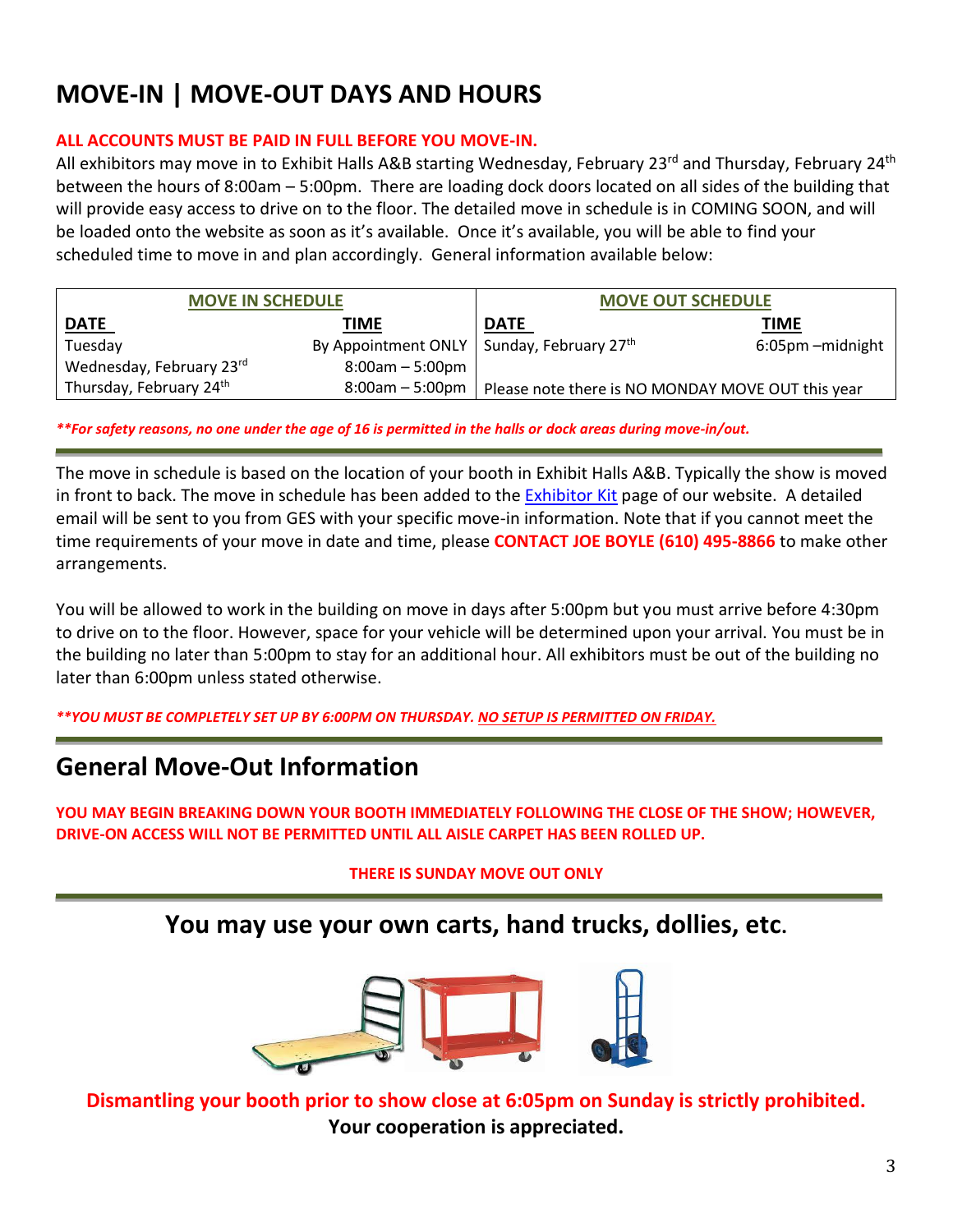#### **SHOW HOURS**

Friday February 25, 2022 11:00pm – 9:00pm Saturday **February 26, 2022** 10:00am – 9:00pm

Sunday February 27, 2022 10:00am – 6:00pm

*\*\*Exhibitors will be granted access to the show floor one hour before opening.*

#### **EXHIBITOR BADGES**

Exhibitor badges are NOT mailed out prior to the show. Badges can be picked up at Exhibitor Registration (located behind the box office) during move-in and during show hours. Complimentary plastic badge holders are provided. Exhibitor badges are required to identify you as an authorized exhibitor. Exhibitors will not be allowed access to the show floor during show days without a badge.

Eight (8) exhibitor badges are provided for each 100 square feet of space purchased, with a maximum allotment of 24 badges per company.

| $100 - 200$ Sq. Ft:  | 8 Badges  |
|----------------------|-----------|
| $250 - 400$ Sq. Ft:  | 16 Badges |
| 450 Sq. Ft - $&$ Up: | 24 Badges |

If you have different staff members working your booth on different days, you are encouraged to drop off your badge each night at Exhibitor Registration (located behind the box office), so that your company does not run out of badges during the show.

*\*\*EXHIBITOR BADGES MUST NOT BE USED AS ADMISSION TICKETS AND CANNOT BE LEFT AT WILL CALL.*

#### **SHOW OFFICE**

During move-in, show hours and move-out, Show Management will maintain a show office in the Greater Philadelphia Expo Center. The office is located directly outside of Exhibit Hall A straight back from the entrance and box office window. The signs out front will read Exhibitor Registration and Will Call Pick Up. **The Show Office number is (484) 754-3985.** Please note the Show Office number is only valid during Move – In, Show Days and Move – Out.

#### **EXHIBITOR ENTRANCES DURING SHOW HOURS**

During show hours, exhibitors may use the main entrance of The Greater Philadelphia Expo Center located outside of Hall A. An exhibitor badge will be required to enter the show floor.

All loading dock doors will be closed and there will be no access granted during show hours. If you need to restock your booth with supplies, please do it one hour before the show opens. Security is permitted to stop any Exhibitor from entering or exiting through the side entrances or loading dock doors. There is no smoking allowed inside the building.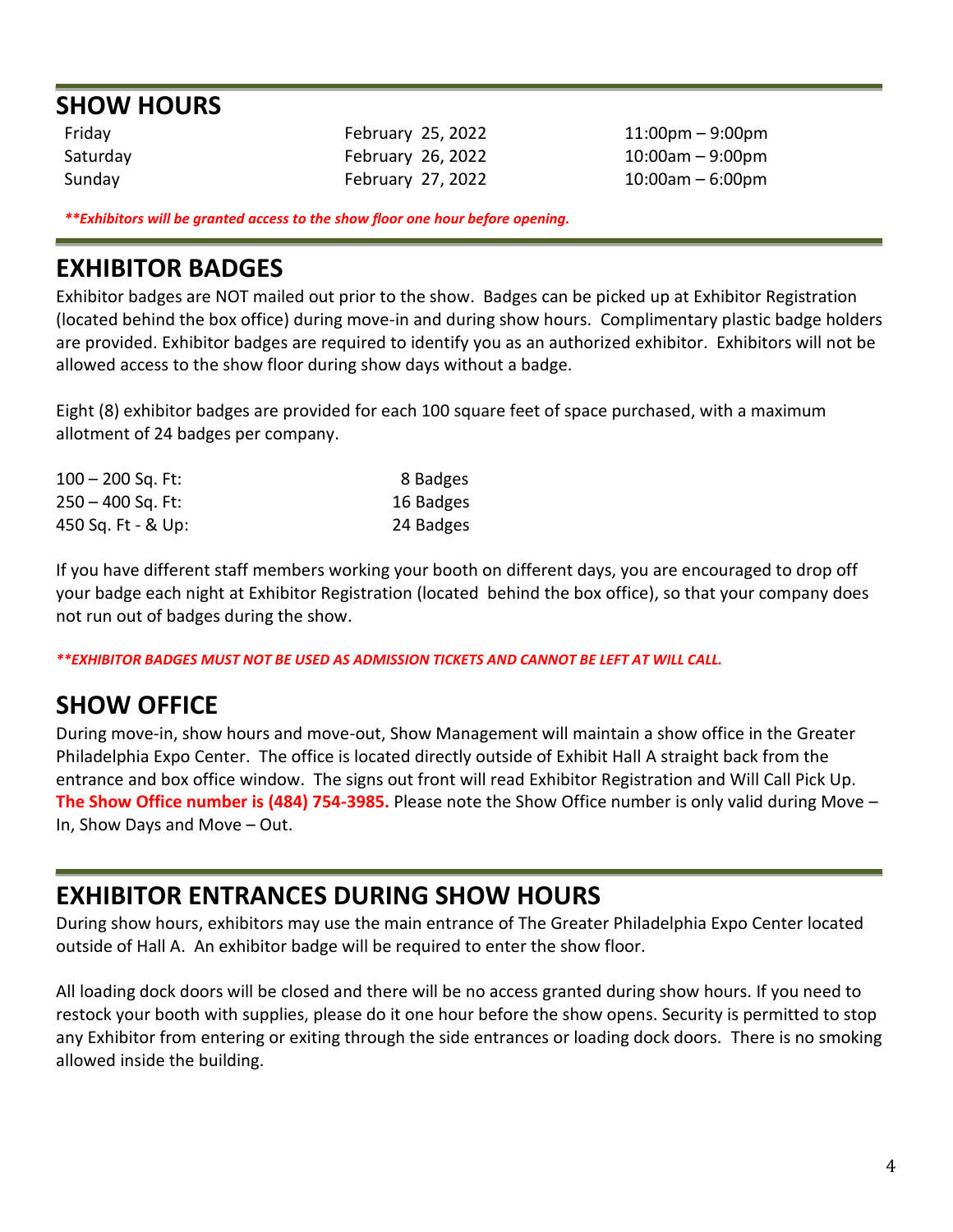### **COMPLIMENTARY TICKETS**

Each exhibitor will receive 20 complimentary tickets for each 100 square feet of space purchased with a maximum allotment of 60 tickets. These will be emailed three weeks prior to the show. Tickets will only be emailed if your booth space has been paid in full. Additional admission passes can be purchased at the discounted price of \$5.00 each (\$10 at the box office). Please contact Show Coordinator Autumn Pennington at autump@mpeshows.com to order these discounted tickets.

#### **COMPLIMENTARY TICKETS ARE NOT PERMITTED TO BE DISTRIBUTED AT THE ENTRANCE TO THE SHOW**. If

complimentary tickets or badges are given to visitors, the exhibitor responsible will not be allowed to exhibit in future events and may be asked to leave the current show immediately. Use your tickets to invite potential customers to the show or for friends and family.

### **WILL CALL**

Will Call will be set up at Exhibitor Registration, which will be utilized by consumers to pick up the tickets that have been reserved for them. Staff will be at Will Call at all times to hand out complimentary tickets for exhibitor family, friends, and prospects. Please leave your tickets in INDIVIDUALLY marked envelopes with FIRST AND LAST NAME on the front of the envelope at Will Call for your guests. Tickets will be filed by last name.

#### *\*\*EXHIBITOR BADGES ARE FOR EXHIBITORS; THEY ARE NOT TICKETS TO THE SHOW. THEY SHOULD NOT BE LEFT AT WILL CALL TO BE PICKED UP BY ATTENDEES.*

### **MARKETING OPPORTUNITIES FOR EXHIBITORS**

Please visit the [Marketing Opportunities](http://www.phillyhomeandgardenshow.com/Marketing-Opportunities) section of our website to take advantage of our many affordable marketing opportunities that will maximize your investment in the show, and drive traffic to your booth. You may also contact your Exhibit Sales Consultant directly. [Sponsorship Opportunities](http://www.phillyhomeandgardenshow.com/looking-to-exhibit/sponsorship-opportunities) are also available; please reach out to our Show Manager, Jenna Naffin at (484) 854-9084 for more information or email [jennan@mpeshows.com](mailto:alysonc@mpeshows.com) .

#### **SHOW DECORATOR SERVICES**

General Exposition Services is the show decorator and provides carpet, tables, chairs, cleaning, signage, etc. Please order these items directly from them. The link for GES forms and ordering information is available on the [Exhibitor Kit](http://www.phillyhomeandgarden.com/Exhibitor-Kit) section of our website.

Exhibitors are responsible for the upkeep and cleaning of their own booths. You may order carpet cleaning service from General Exposition Services at their service desk located at the back of the show in Hall B. During move – out everything that your company brings to the show must be moved or disposed of after the show. If not, there will be a charge to your company for clean-up.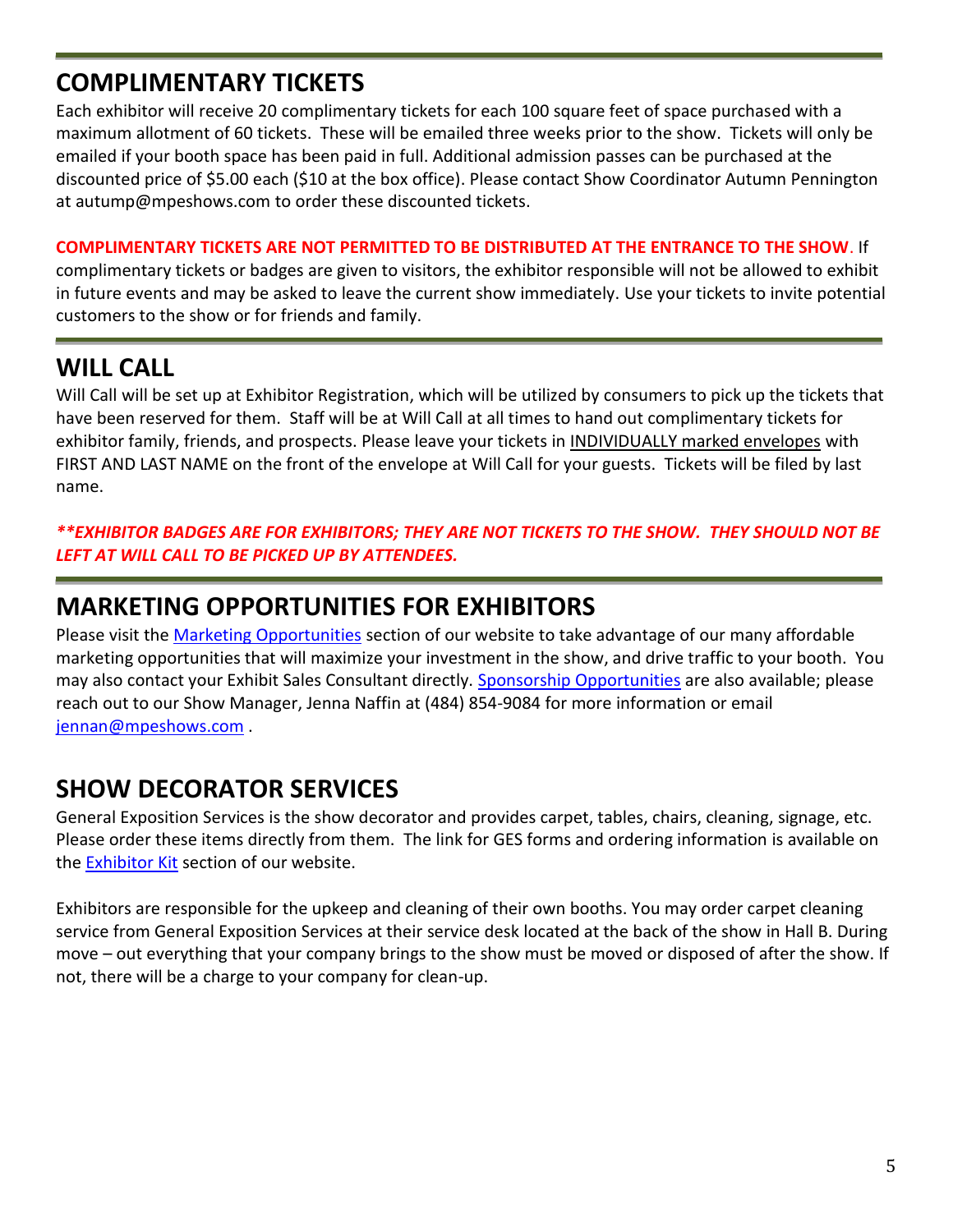### **PARKING**

There is ample free parking available onsite. With over 5,000 free spaces, your staff, participants and show attendees will have no trouble! The parking lot is also sectioned and labeled for ease of locating parked vehicles upon departure.

We ask that all exhibitors park on the side of the building and leave the front spots accessible to the attendees attending the show. If you would like to make this arrangement, please let the show staff know two to three weeks ahead of opening day.

### **UTILITIES AND SERVICES POLICY**

The Greater Philadelphia Expo Center is happy to provide utilities and services at reasonable rates. Current rate sheets for labor, equipment rental and service instructions are available by visiting and setting up an account at:<http://www.phillyexpocenter.com/the-facility/services-available/> . For safety reasons, The Greater Philadelphia Expo Center personnel must perform installation of all utility services. Please submit all service order forms with full payment on the Expo Center website. They will not provide their services until payment is received.

To receive the lower advance rate, your forms must be received before the advanced order deadline which is two weeks before the start of the show. **This year the advanced order deadline is Friday, February 11, 2022.**

Utilities Forms can be found under the **Exhibitor Kit** section of our website, which is located at the bottom of the Home Page

| <b>SERVICE</b> | <b>ADVANCE</b> | <b>STANDARD</b> |
|----------------|----------------|-----------------|
| 10 AMPS        | \$115.50       | \$236.25        |
| 20 AMPS        | \$147.00       | \$267.75        |

#### **FOOD AND BEVERAGE SAMPLING**

All exhibitors sampling food or selling food products must touch base with your Exhibit Sales Representative so that the proper permissions are given during show site.

Food or beverage items may not be sold or given away at exhibitor booths without express written approval of Licensor. Food or beverages may not be brought or consumed in the facility, unless purchased at an on-site concession stand or lounge or with expressed written consent of the Licensor.

Alcoholic beverages may not be brought or consumed in the facility, unless purchased at an on-site concession stand or lounge. Alcoholic beverages must be removed from the facility or will be subject to confiscation.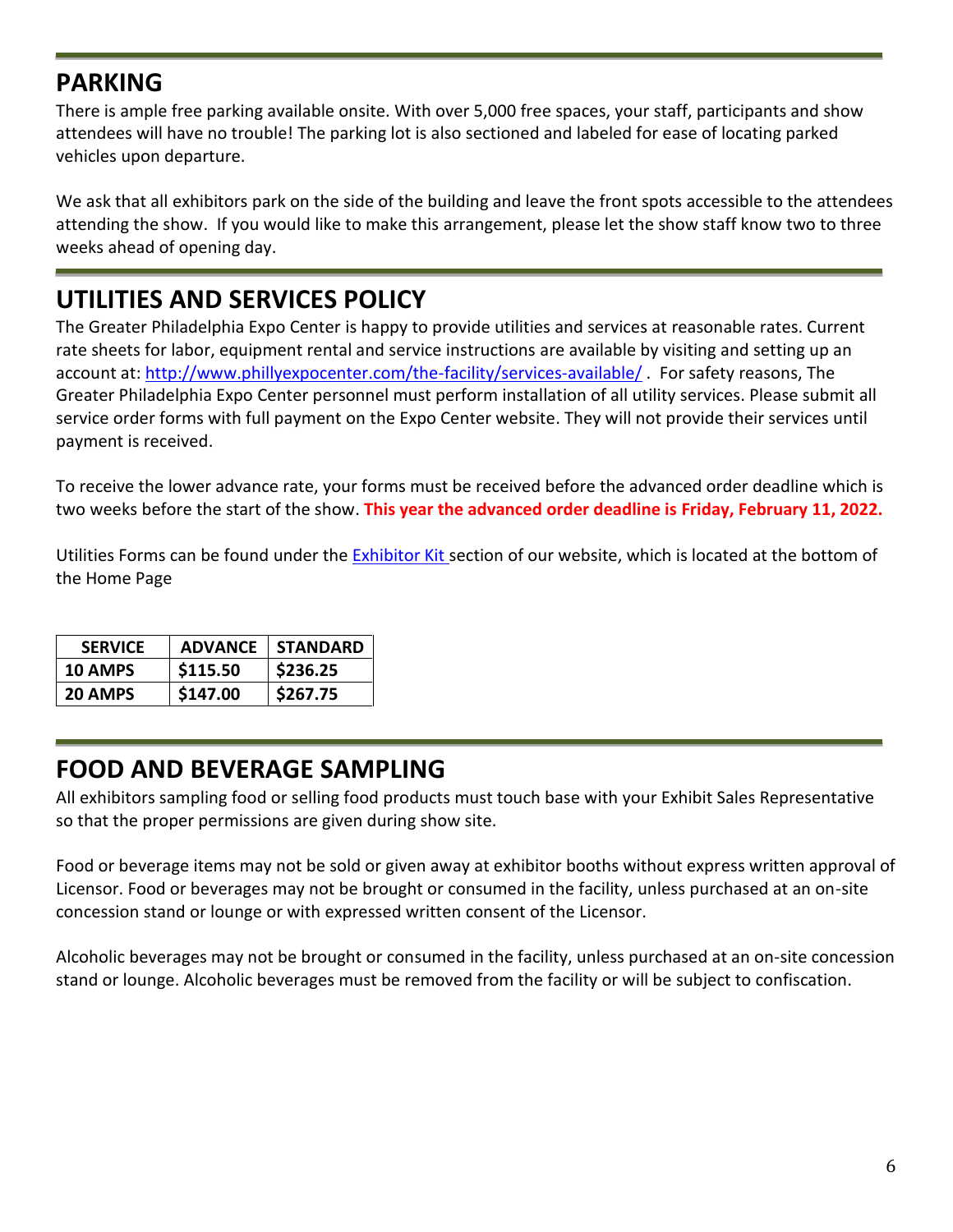### **VEHICLES IN EXHIBITS**

If you plan on having a vehicle in your booth as part of your display, please contact Show Management for approval and move-in instructions. All vehicles must be marked on the floorplan by show management for fire marshal approval ahead of the show.

- $\triangleright$  All vehicles must have a locking gas cap or gas cap sealed with tape and no more than 1/4 tank of gas in the vehicle.
- $\triangleright$  A set of keys must be left with Show Management for the duration of the show.
- $\triangleright$  All vehicle batteries must be disconnected and have cables taped. Please contact Show Management to have this scheduled.

#### **BOOTH INFORMATION, RULES & REGULATIONS**

Exhibit booths will have an 8' draped back wall. On each side, a draped side rail will extend from the back of the booth to the front of the booth at a height of 32". The drape color is black. **Tables, chairs, electricity etc. are not included with the cost of your exhibit booth.** If you need to order these items, you can purchase them directly through [General Exposition Services.](https://www.generalexposition.com/online-servicekit.php)

#### **Flooring**

Flooring is not included in the cost of your exhibit booth. **It is mandatory that all booths are carpeted** or have some type of clean, professional-looking floor covering that covers 100% of the booth's square footage. All edges must be secured. You may bring your own or rent from [General Exposition Services.](https://www.generalexposition.com/online-servicekit.php) If your booth is above 600 Sq. Ft., you will be required to pay a minimum labor charge.

- $\triangleright$  All flooring must be neat and clean
- $\triangleright$  No frayed edges are allowed
- $\triangleright$  All edges of a carpet must be taped down double sided tape is acceptable
- $\triangleright$  Duct tape is not allowed to secure the flooring. Any exhibitor leaving tape remnants will be charged a fee for cleanup.
- ➢ You must return The Greater Philadelphia Expo Center floor to its original condition Fees will be charged for damages

#### **Table Skirting**

**It is mandatory that all tables are properly skirted.** Skirting must go from the edge of the table to the floor on all four sides. All skirting must be pressed and neat. Use of plastic table cloths, sheets, shower curtains or any type of "makeshift" table cloths is **not permitted**. We strictly enforce this and will skirt all incorrectly skirted tables at the exhibitor's expense.

All inventory and personal items must be stored COMPLETELY OUT OF SIGHT. Your booth should look professional and inviting to the attendee. [General Exposition Services](https://www.generalexposition.com/online-servicekit.php) is available to rent tables that will be properly skirted if needed for an additional charge.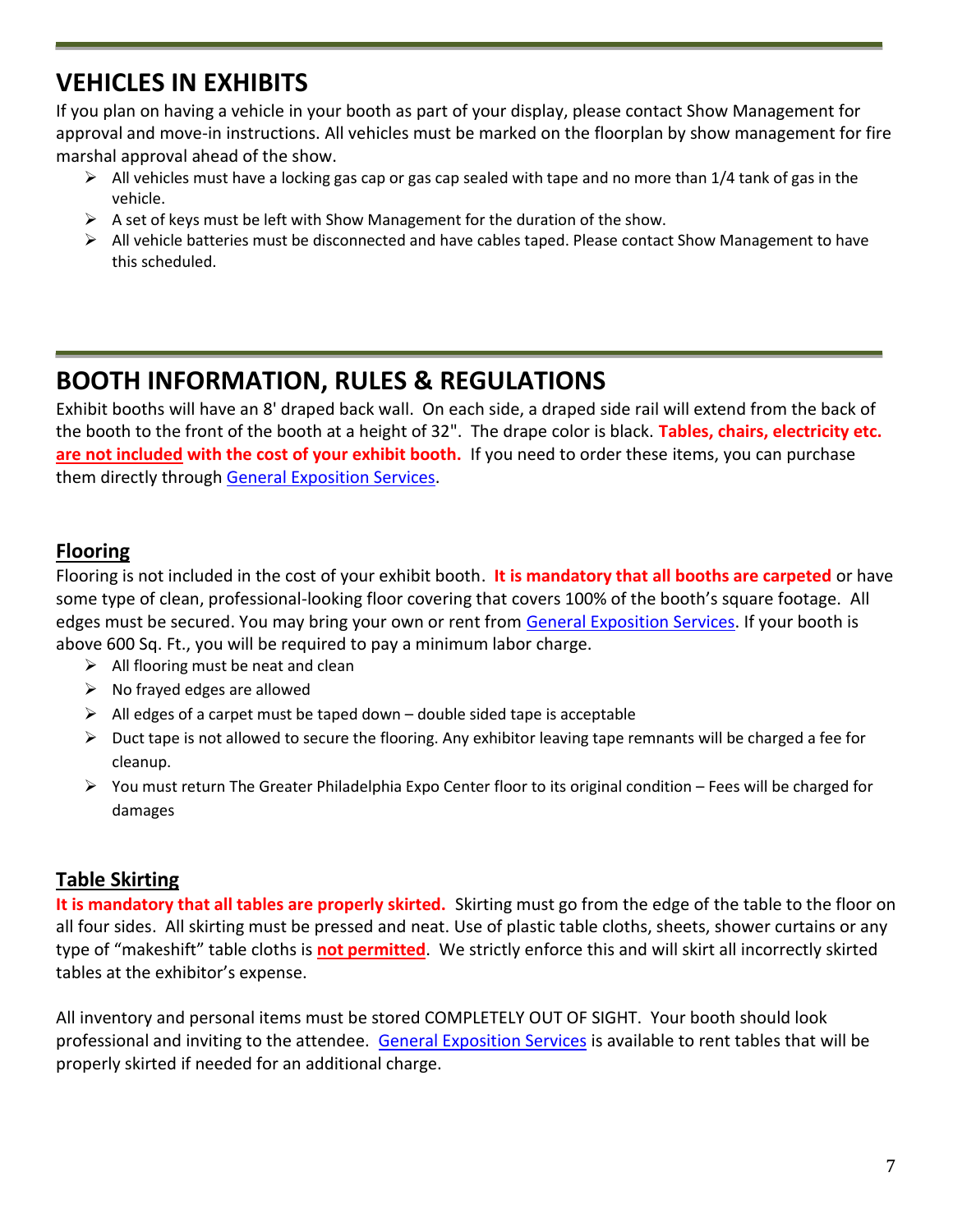

#### **Staffing Your Booth**

All exhibitors are expected to be in their booths during all published show hours, as we do receive consumer complaints about un-manned displays**. Our visitors pay an entrance fee and expect to be able to do business with our exhibitors at any time during show hours. If you are in violation of this rule, your company may not be permitted to exhibit with us in the future.**

Working in the aisles or distributing brochures, etc. from any other area other than your booth is prohibited. All selling activity must take place inside your contracted space. One verbal warning will be given if your company is in violation of this rule. A second written warning will be issued and if the problem is not addressed at that point Show Management reserves the right to remove your company from the show.

#### **\*\*\*TENTS, FLAGS AND CANOPIES ARE NOT ALLOWED\*\*\***

#### **Booth Guidelines**

Exhibitors can build their booth to the maximum height of 8 feet. This includes back wall and sidewalls. If your display includes a sign attached to the back wall, you must get approval from show management and the following rules apply:

- TOTAL HEIGHT OF SIGN MUST NOT EXCEED 2 FEET FROM TOP OF DRAPE LINE
- Sign must be single sided; graphics, logos or print facing into another booth will not be allowed
- Professionally finished signage NO handwritten signs are permitted



#### *Exhibit fixtures and components will be permitted to a maximum height of 8 feet on the back wall.*

If you are using side walls as part of your display they must be finished on BOTH sides. No exposed wires, frames, wood must be exposed for the public or your neighbor to see. All display materials and electrical must meet the fire marshal regulations.

Show Management reserves the right to refuse entry or to have removed at the exhibitor's expense any display which is not in accordance with these rules and regulations.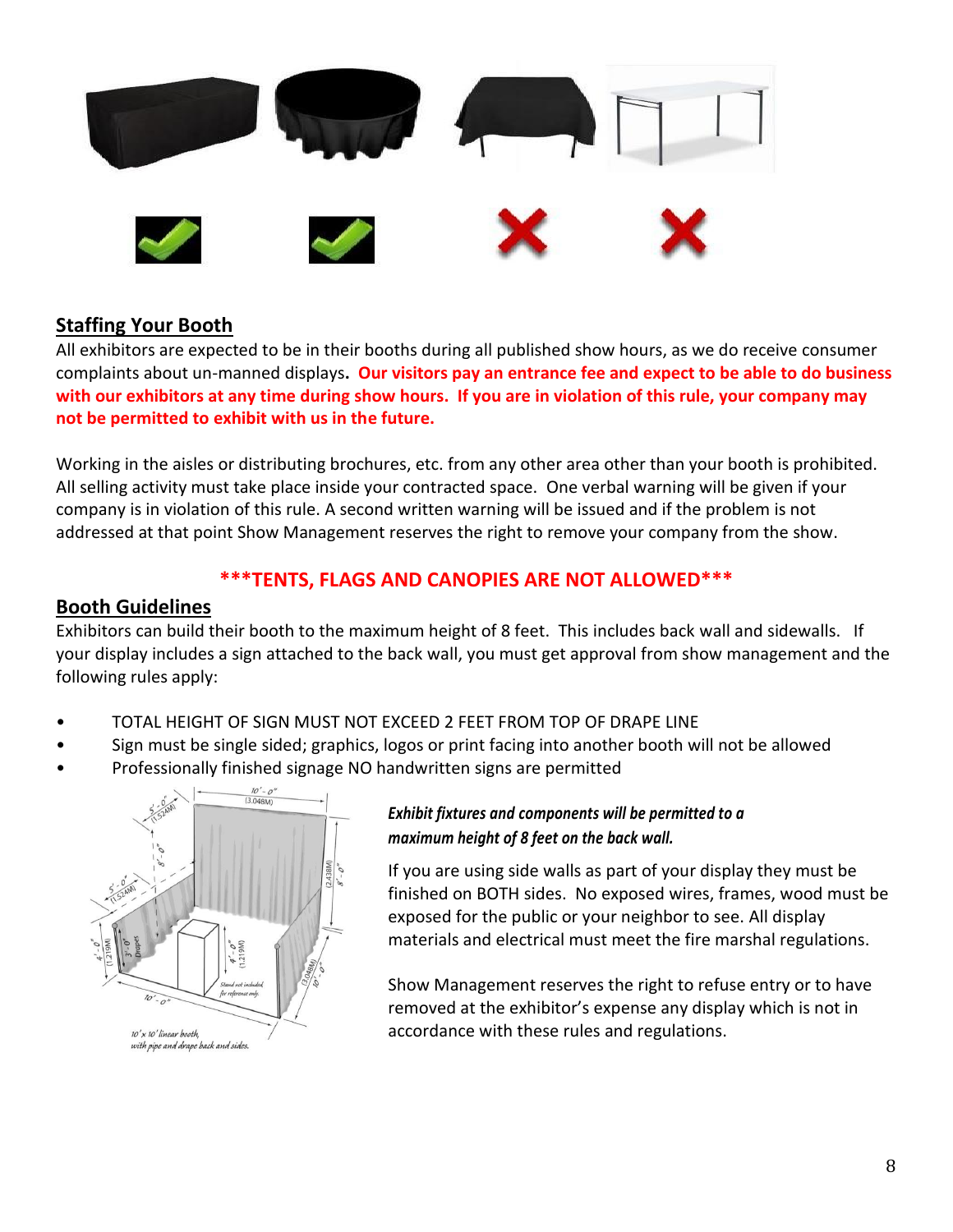#### **SECURITY**

Security is provided by Echelon. The guards will be on duty 24 hours each day during the show. Every reasonable precaution will be taken to protect exhibitors' property, but Show Management assumes no responsibility for any losses due to fire, theft, robbery, damage, accident or other causes.

Please take the following suggestions under advisement:

- $\triangleright$  Do not leave your booth unattended during the set up, show or move out
- $\triangleright$  Do not leave small items, electronics, one of a kind special samples, prototypes, generated leads or extremely valuable merchandise in your booth overnight.
- $\triangleright$  Under the guideline of special circumstances, you can ask Show Management to lock up valuable items in the Show Office (located outside of Hall A behind the box office window)

### **INSURANCE**

Show Management is insured against public liability and property damage claims arising out of the conduct of the show. This insurance does not cover exhibitors' property, which is placed on display at the exhibitor's risk. Every reasonable precaution will be taken to protect exhibitor property but please note that Show Management assumes no responsibility for any losses due to fire, theft, robbery, damage, accident or other causes.

*\*\*Please refer to items #4 and 5 on your exhibitor contract/application under th[e TERMS AND CONDITIONS](file:///C:/Users/nicolem/AppData/Roaming/Microsoft/2018%20PHGS/2018%20PHGS%20Contracts%20and%20Floor%20Plans/Terms%20and%20Conditions%20PHGS%20Contract.pdf) or contact Show Management if you have questions at (484) 854-9084.*

### **FINAL PAYMENTS**

**Full and final payment for exhibit space must be made by January 25, 2022.** Show Management reserves the right to refuse entry to any exhibitor whose account has not been settled and paid in full. Please note if your booth space isn't paid for by the January 25 deadline complimentary show tickets will not be mailed out to you and your company name will not appear in the House & Home Magazine, the official Show Guide for the show.

If you have signed and authorized Marketplace Events to automatically charge your card on your original contract, please make sure funds are available in the proper time frame. If you have any questions regarding payment processes, please contact Autumn Pennington at (612) 225-2334. Any contracts that are outstanding after the show cycle is completed will automatically be sent to collections and the exhibitor will still be responsible to pay off the booth space and will not be allowed to exhibit in any future shows with Marketplace Events.

#### **SALES TAX**

All exhibitors are required to have a Pennsylvania Sales License if they are directly selling on the show floor. This license can be obtained from:

> [Pennsylvania Department of Revenue](http://www.revenue.pa.gov/Pages/default.aspx#.WNqxC2e1tEZ) 110 North 9<sup>th</sup> Street; Suite 204A Philadelphia, PA 19107 (215) 560 – 2484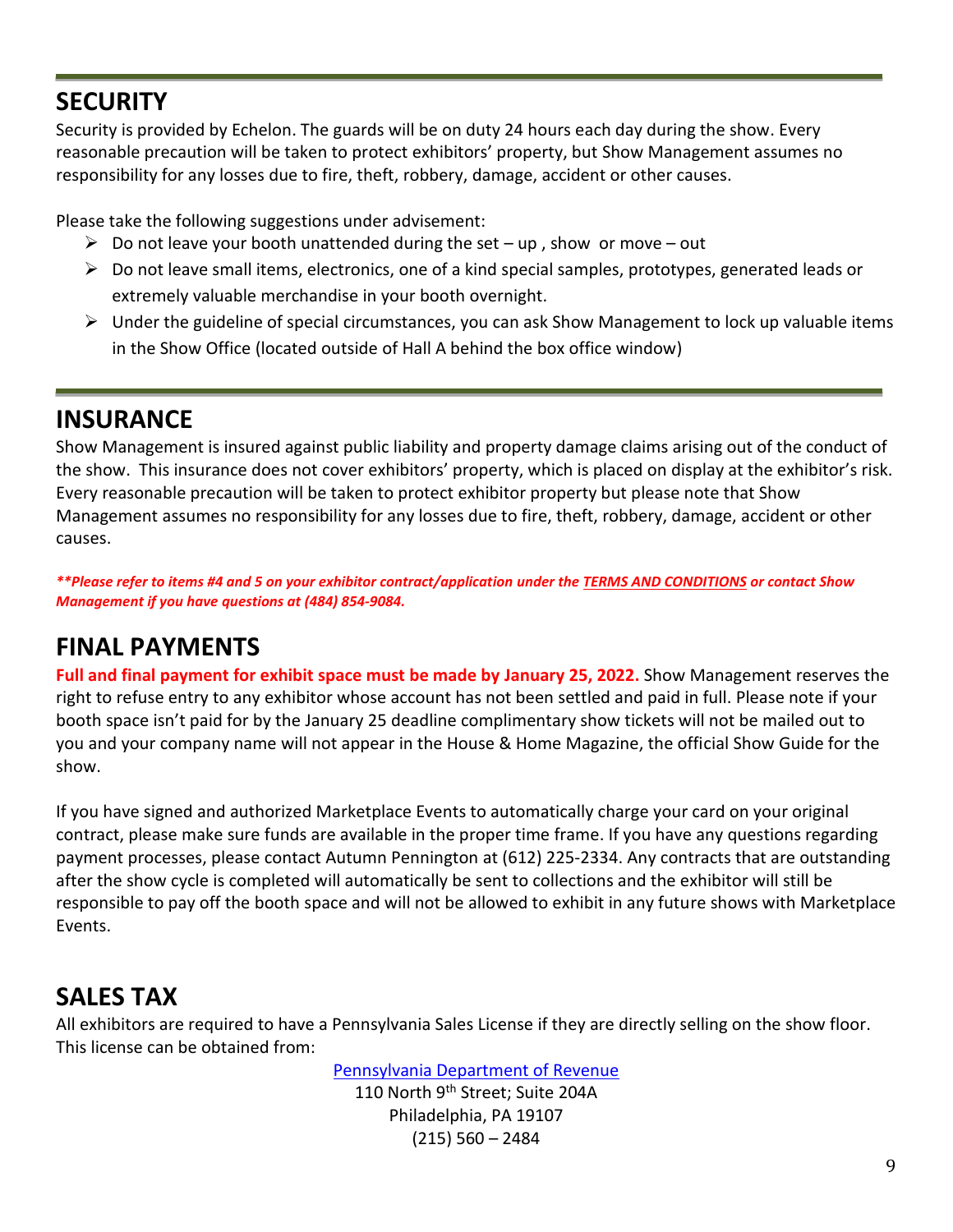### **MICROPHONES, AUDIO EQUIPMENT AND MUSIC**

Use of microphones, audio equipment and musical instruments is permitted, however, sound levels must be kept at a volume that management deems reasonable. Violators will receive ONE WARNING. If there are more problems with volume levels, then Show Management reserves the right to prohibit the exhibitor from using sound equipment for the remainder of the show. You must be courteous to your neighboring exhibitors who are conducting business on the show floor.

### **MUSIC, PHOTOGRAPHS + OTHER COPYRIGHTED MATERIAL**

Each exhibitor is responsible for obtaining all necessary licenses and permits to use music, photographs or other copyrighted material in exhibitor's booth or display. No exhibitor will be permitted to play, broadcast, perform any music or use any other copyrighted material, such as photographs or other artistic works, without first presenting to Marketplace Events proof that the exhibitor has, or does not need a license to use such music or copyrighted material. Marketplace Events reserves the right to remove from the exhibit all or any part of the booth or display that contains music, photographs and or copyrighted materials for which the exhibitor fails to produce proof that the exhibitor holds all the required licenses.

The exhibitor shall remain reliable for all claims, causes of action, suits, damages, liability, expenses and costs, including reasonable attorney's fees, arising from or out of any violation of infringement (or claimed violation of infringement) by exhibitor, exhibitor's age of employees of any patent, copyright or trade secret rights or privileges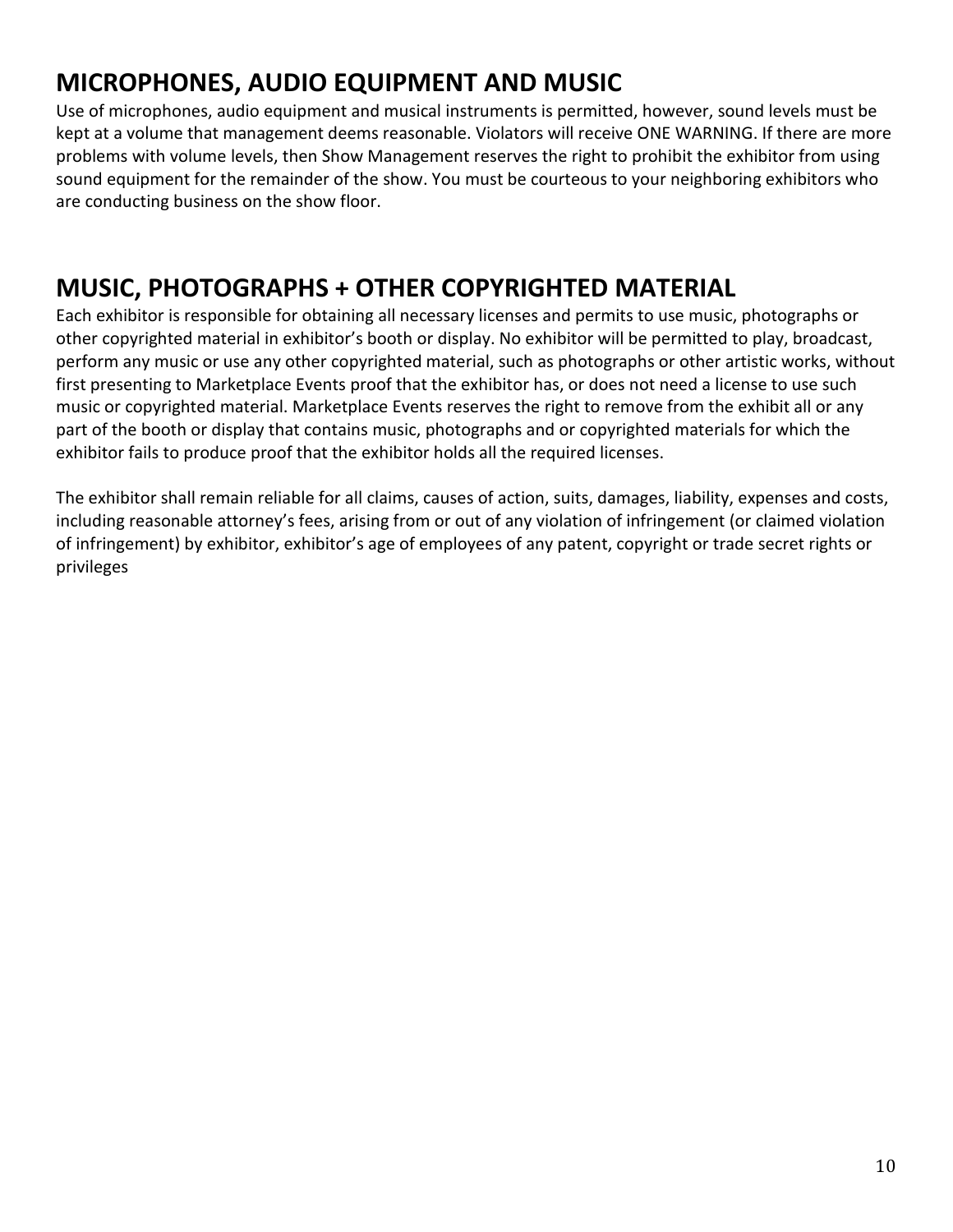### **SHIPPING INFORMATION**

General Exposition Services charges a drayage fee for handling any materials delivered to the Greater Philadelphia Expo Center. Deliveries without a company name and booth number will be declined. Contact General Exposition if you are sending shipments ahead of your arrival. Marketplace Events and The Greater Philadelphia Expo Center are not responsible for accepting your shipment.

All shipments should be clearly marked with your company name and booth number. Special arrangements can be made with General Exposition Services on items that need special care. Please do not send packages before your arrival date. It is expected that a representative from your company will be present to sign for your package. Please decide with General Exposition Services to dispose of or store your shipping crates and or boxes.

All shipments MUST BE PREPAID. There are two options for shipping your materials ahead of time.

#### **OPTION 1: Shipping Directly to General Exposition Services Warehouse Location**

*\*\*General Exposition Services will transport your materials from their warehouse to the Greater Philadelphia Expo Center on Tuesday, February 22nd, 2022. Your package will be dropped inside of your booth providing that the floor has been set with pipe and drape\*\**

> (Exhibiting Company Name) (Booth Number) 2022 Philly Home + Garden Show General Exposition Services 205 Windsor Road; Limerick Business Center Pottstown, PA 19464 *\*\*Advance Warehouse Discount Deadline: Friday, February 11, 2022 \*\*Last Date to Arrive at GES Warehouse: Tuesday, February 22, 2022*

#### **OPTION 2: Shipping Directly to the Greater Philadelphia Expo Center**

*\*\* If your package is received by General Exposition Services the package will be dropped inside of your booth on the show floor or will be housed in the loading dock area\*\**

> 2022 Philly Home + Garden Show c/o General Exposition Services (Exhibiting Company Name) (Booth Number) Greater Philadelphia Expo Center 100 Station Avenue Oaks, PA 19456 *\*\*Items will not be delivered without this information\*\* \*\*\*\*Deliveries will not be accepted before Wednesday, February 23, 2022*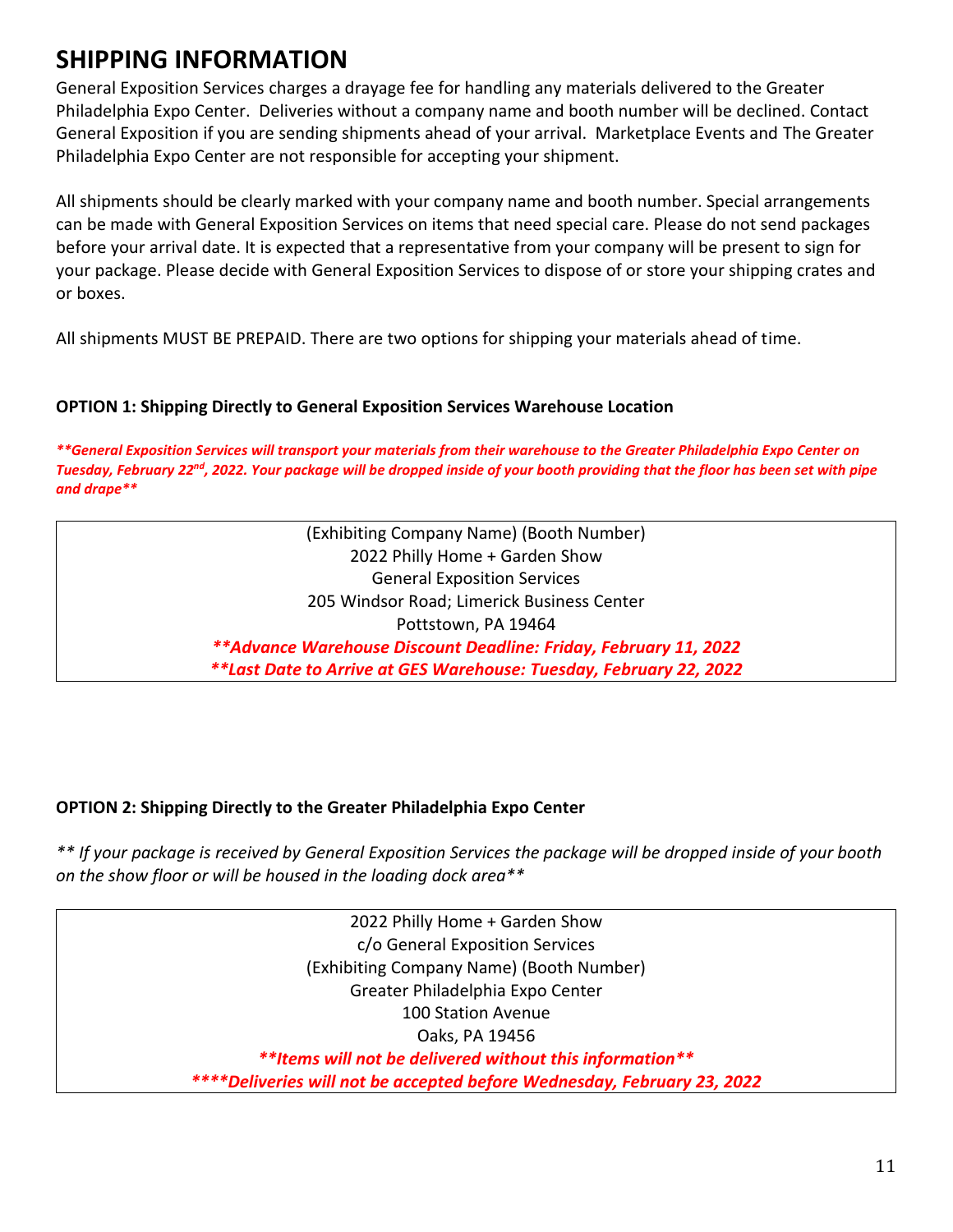# **SHOW HOTEL INFORMATION**

Oaks, PA offers exhibitor accommodations at every price point. Marketplace Events understands that lodging for your staff can be a primary concern when exhibiting at the show. Below are some hotels in the surrounding area located near the Greater Philadelphia Expo Center. Please click on the logos to find out more information.

*We recommend stays at the Hilton Garden Inn and have a room block for the Philly Home & Garden Show. To book with the special rate, use the code "HAGE" on the phone or online in the group promo box field, or reference "Home and Garden Show" while booking. The special rates are for stays between February 23, 2022 – February 27th, 2022, but booking must be made by February 1, 2022. Call (610) 650-0880 opt.0, or online at:*  [https://www.hilton.com/en/book/reservation/deeplink/?ctyhocn=PHLPOGI&groupCode=HAGE&arrivaldate=2022-02-](https://can01.safelinks.protection.outlook.com/?url=https%3A%2F%2Fwww.hilton.com%2Fen%2Fbook%2Freservation%2Fdeeplink%2F%3Fctyhocn%3DPHLPOGI%26groupCode%3DHAGE%26arrivaldate%3D2022-02-24%26departuredate%3D2022-02-27%26cid%3DOM%2CWW%2CHILTONLINK%2CEN%2CDirectLink%26fromId%3DHILTONLINKDIRECT&data=04%7C01%7CJennaN%40mpeshows.com%7C07a1e0de358f442acfb708d9371f1db7%7Cf3342ad82a6644d9ba051598dfce0752%7C0%7C0%7C637601429971226768%7CUnknown%7CTWFpbGZsb3d8eyJWIjoiMC4wLjAwMDAiLCJQIjoiV2luMzIiLCJBTiI6Ik1haWwiLCJXVCI6Mn0%3D%7C1000&sdata=rpAENP8vG8DjGPjkV3F5lcI6iUHOq9OXUsnoz0mMpmk%3D&reserved=0) [24&departuredate=2022-02-27&cid=OM,WW,HILTONLINK,EN,DirectLink&fromId=HILTONLINKDIRECT](https://can01.safelinks.protection.outlook.com/?url=https%3A%2F%2Fwww.hilton.com%2Fen%2Fbook%2Freservation%2Fdeeplink%2F%3Fctyhocn%3DPHLPOGI%26groupCode%3DHAGE%26arrivaldate%3D2022-02-24%26departuredate%3D2022-02-27%26cid%3DOM%2CWW%2CHILTONLINK%2CEN%2CDirectLink%26fromId%3DHILTONLINKDIRECT&data=04%7C01%7CJennaN%40mpeshows.com%7C07a1e0de358f442acfb708d9371f1db7%7Cf3342ad82a6644d9ba051598dfce0752%7C0%7C0%7C637601429971226768%7CUnknown%7CTWFpbGZsb3d8eyJWIjoiMC4wLjAwMDAiLCJQIjoiV2luMzIiLCJBTiI6Ik1haWwiLCJXVCI6Mn0%3D%7C1000&sdata=rpAENP8vG8DjGPjkV3F5lcI6iUHOq9OXUsnoz0mMpmk%3D&reserved=0)

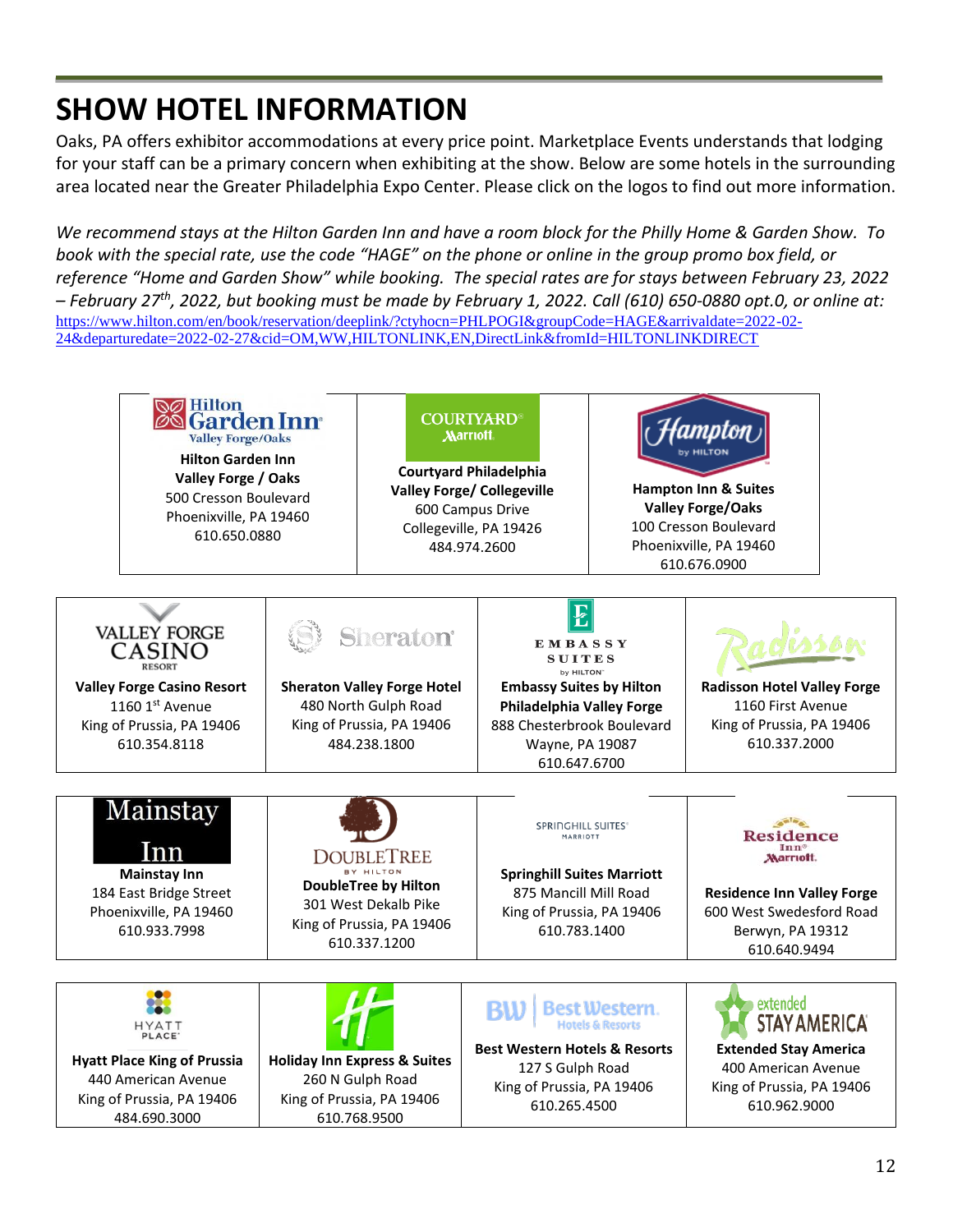### **THE GREATER PHILADELPHIA EXPO CENTER CONVENTION CENTER RULES AND REGULATIONS**

*In order to keep the facility in exceptional condition for all our exhibitors, we ask for your cooperation in enforcing the following guidelines. Should you have any questions please call the Greater Philadelphia Expo Center at (484) 754-3976 or please look at the website beforehand to answer all your questions and needs.<https://www.phillyexpocenter.com/>*



*Everything you need and want to know about the Greater Philadelphia Expo Center can be found there!*



 $\triangleright$  Any violation by sublicenses or subagents thereof may lead to eviction from premises, and license will be held liable for any damages resulting from said violations.

- $\triangleright$  A schedule containing the details, staging and timing of the move-in and move-out and also containing the person or persons who will supervise name and the vehicles and or/material handling equipment, which will be utilized in connection therewith shall be coordinated and agreed to in advance by Licensor and Licensee, and said schedule shall be strictly adhered to.
- $\triangleright$  The Space shall not be used for sleeping or lodging purposes, or, except for authorized concessions, be used for cooking without Licensor's prior, express written consent.
- $\triangleright$  All vehicles and material handling equipment supplied by or for use in the premises shall be equipped with wheels, which donot mark or mar the floor surface.
- $\triangleright$  No vehicles or other equipment or displays that exceed the hall floor load shall be brought or placed in the building.
- $\triangleright$  Licensee and its exhibitors and its and their invitees shall promptly and courteously comply with the directions ofany security personnel employed or used by Licensor or local authorities
- $\triangleright$  No advertisements, signs, handbills or other visual mediadevices shall be placed outside of, or attached to, the exterior or interior of the Building without Licensor's prior express written consent. No handbill or the like shall be placed on the windshields or any cars, wherever located within the Greater Philadelphia Expo Center, before, during or after any Event. No handbills or other promotional material shall be distributed in areas other than the exhibitor area, without the consent of Licensor. Licensor will remove, at Licensee's expense, any unauthorizedsigns.
- ➢ Adhesive badges are prohibited. All identification badges shall be of a nature that they do not adhere to floor, wall or other surfaces of the Hall and surrounding areas.
- ➢ Any tape or other adhesive materials used for marking the floor must be approved by Licensor. Licensee will be billed at a rateof \$50 per hour for the removal of any such material left on the floor after the Event has ended.
- $\triangleright$  Admission of the public to the Event shall only be allowed through designated entrances and corridors.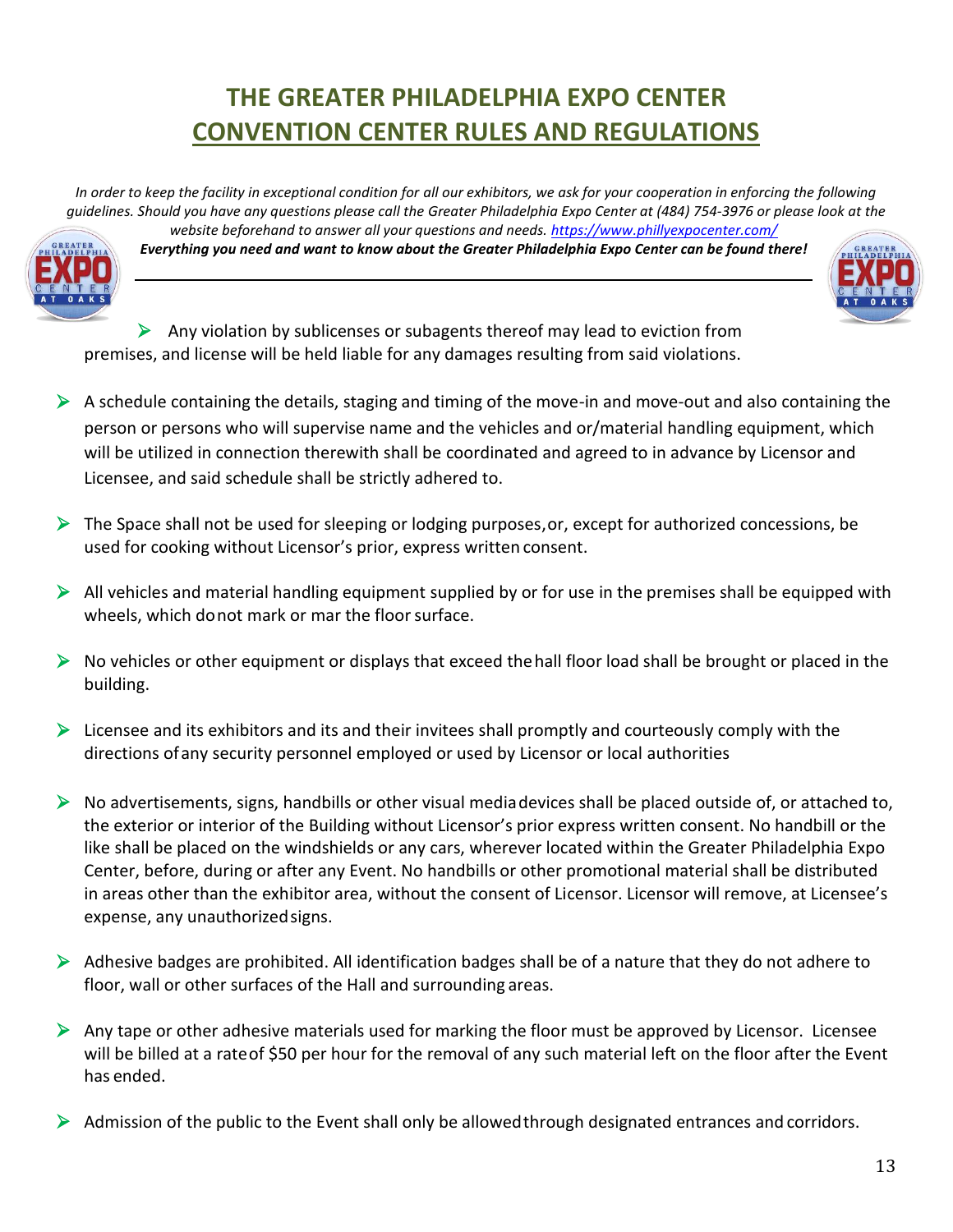- ➢ Vehicles not otherwise permitted in the Hall as part of theEvent or the Move-In or Move-Out, and animals shall not be allowed in the hall, except with Licensor's prior, express, writtenconsent.
- ➢ Licensee shall not obstruct or interfere with other tenants, occupants and users of or visitors to the building wherein the Hall is located.
- $\triangleright$  Floor, wall and roof load limits shall not be exceeded.
- $\triangleright$  In the interest of public safety, Licensor may modify any termsor conditions of the Agreement or these Rules and Regulations, and Licensee and all exhibitors shall comply with suchmodification.
- $\triangleright$  Gambling is prohibited.
- $\triangleright$  Charitable and other organization solicitations and collections are prohibited.
- $\triangleright$  Parking is permitted only in designated on-site parking areas. No vehicles will be permitted in areas designated for building tenants other than Licensor.
- $\triangleright$  Vehicles are not allowed on Premises overnight without written consent of Licensor.
- ➢ Meeting rooms are available in adjoining conference areas at an additional charge.
- ➢ Neither Licensee no its agents are to operate overheaddoors without consent of Licensor.
- $\triangleright$  All motorized equipment utilized during License Period (i.e., forklifts, high reach, air lifts) is to be operated onlyby personnel approved by Licensor.
- $\triangleright$  Smoking is not permitted in the hall. Licensor has the right to take whatever action is necessary to preserve a smoke---free environment.
- $\triangleright$  Carts or dollies with steel wheels are not permitted in carpeted areas.
- ➢ Loading and unloading are permitted only in designated loading areas. No loading is to take place at main entrances to Building nor carried through lobby without consent of Licensor.
- $\triangleright$  Helium or other lighter--than---air inflated balloons are not permitted inside the Hall, without express written consentof Licensor. Removal of balloons in the Hall will be billed to Licensee at the rate of \$50.00 per hour.
- $\triangleright$  Any equipment or articles of the Licensee or exhibitor's remaining past the expirations of the License Period may be considered abandoned and may be disposed of at cost to the owner of such equipment/articles. Items will not be stored for pick-up.
- ➢ Any residual matters not expressly covered by License or Rules and Regulations shall be determined by Licensor at itsdiscretion.
- ➢ The Greater Philadelphia Expo Center will not accept freight shipments of any kind. All shipments should be made directly to appropriate drayage contractor.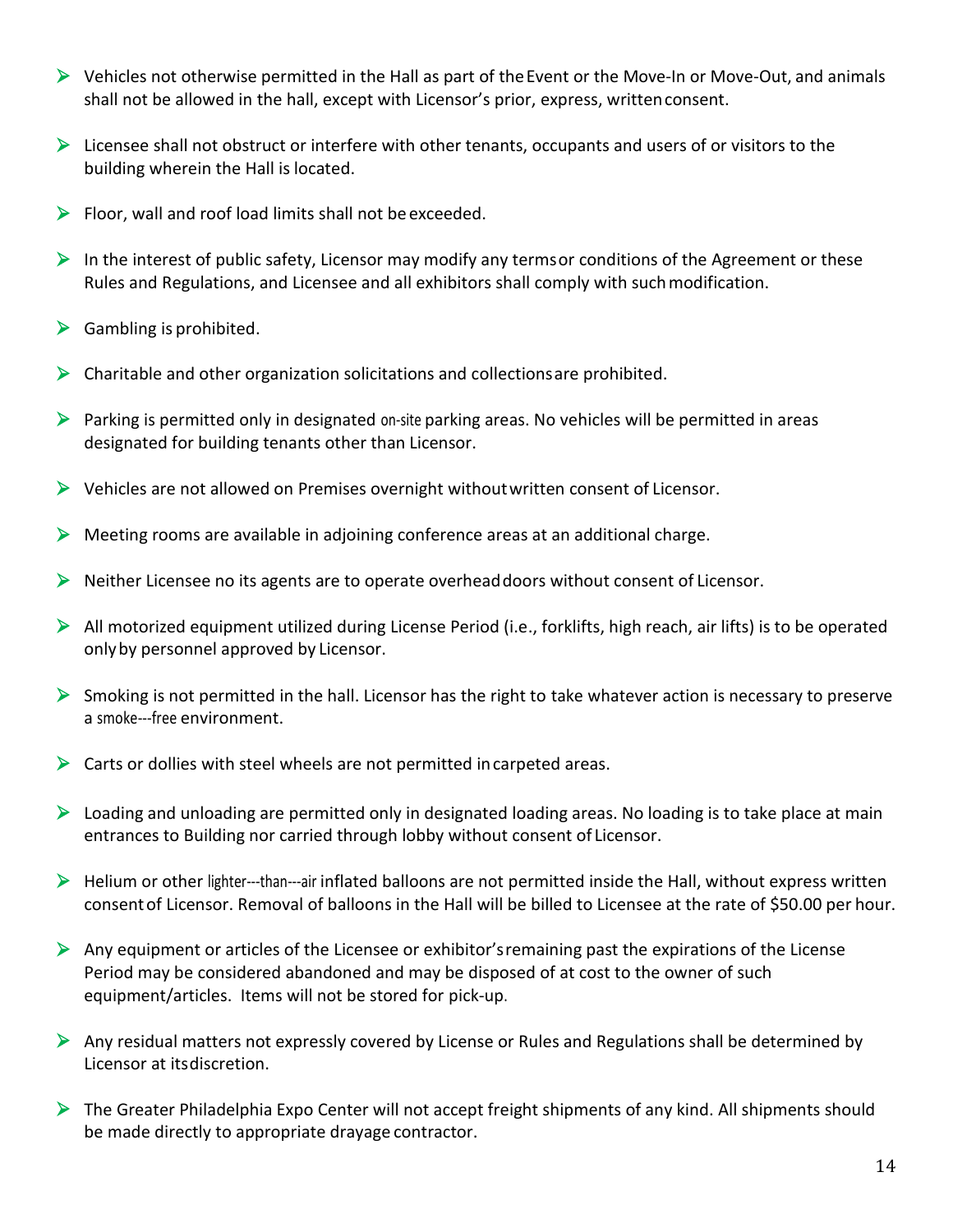- ➢ Crates cannot be stored on exhibition floor at any timeduring event period.
- ➢ Food or beverage items may not be sold or given away at exhibitor booths without express written approval ofLicensor.
- ➢ Food or beverages may not be brought or consumed in facility, unless purchased at an on-site concession stand or lounge or with express written consent of Licensor.
- ➢ Alcoholic beverages may not be brought or consumed in facility, unless purchased at an on-site concession stand or lounge. Beverages must be removed from facility or will be subject to confiscation.
- $\triangleright$  Propane and other fuels must be approved by the Township Fire Marshall.
- ➢ No pets are permitted in the Hall, except forservice animals, without express written consent of Licensor.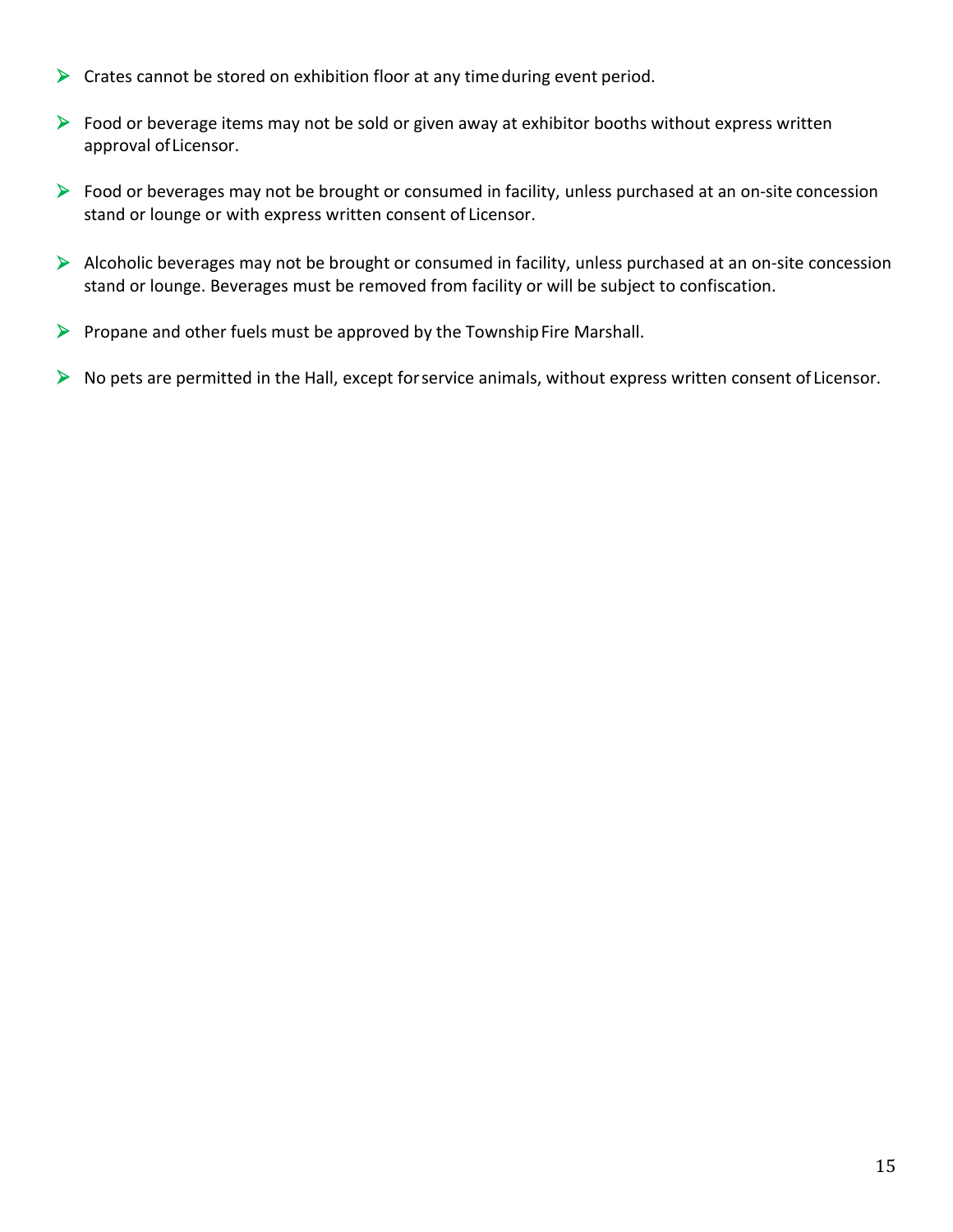

# **EXHIBITOR RULES AND REGULATIONS CHECK LIST**

- $\Box$  All booths must have floor covering in entire booth area.
- No signs above 8'. All signs must be professional and one sided. "Homemade" or handwritten signs are not allowed.
- If the height of your display exceeds 8' you need to notify management for approval. **Electric, tables, chairs, carpeting, water, telephone, etc. are not included with the price of your exhibit space.** These items can be ordered through General Exposition Services and the Greater Philadelphia Expo Center.
- $\Box$  Tables are to be professionally skirted with floor-length skirting. Absolutely no paper or plastic table skirts! Fine furniture is acceptable without skirting.
- $\square$  Stickers, pressure adhesive and helium balloons are not permitted in the booth.
- $\Box$  No food or beverages may be distributed by exhibitors unless approval has been obtained from Marketplace Events and the Pennsylvania Convention Center.
- $\Box$  All exhibitors are expected to be in their booths during all published show hours. If Show Management sees that you are in violation of this rule, your company may not be permitted to exhibit in future shows.
- $\Box$  All exhibiting companies must have an executed space agreement with Marketplace Events. Exhibitors are not permitted to assign, sublet or share booth space.
- $\square$  Admission with an exhibitor badge is required.
- $\Box$  Exhibitors are allowed on the show floor one hour before the show opens to the public and are encouraged to arrive early and be prepared for the crowds.
- $\square$  What you bring in, take out. Leave the Greater Philadelphia Expo Center floor in broom-clean condition.

### **Our sincere thanks for your support and participation in the Greater Philadelphia Oaks Home Show produced by Marketplace Events**